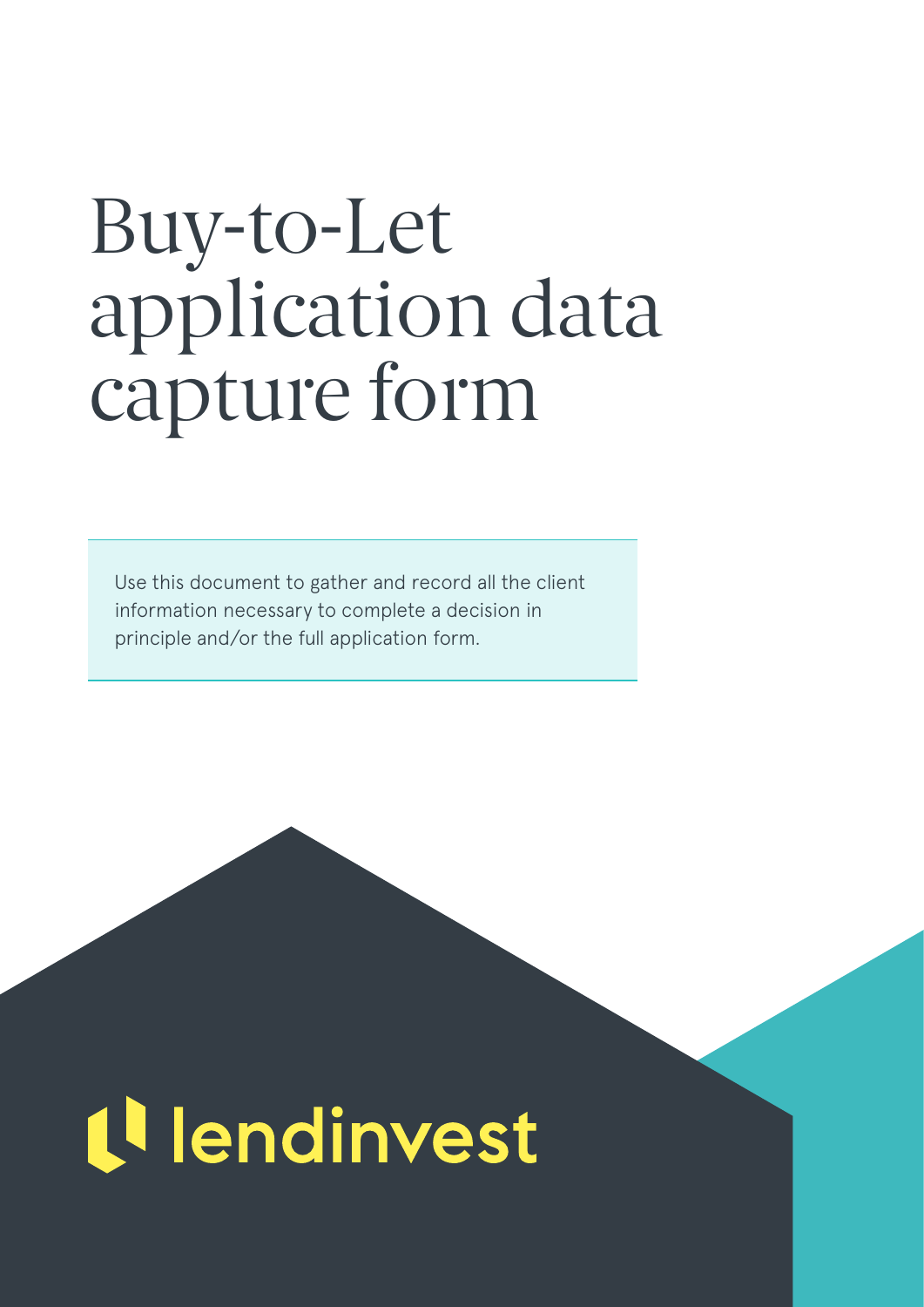

**Please note:** this document is solely for your own reference. To submit an application, you must enter all details onto the online portal.

If you have any questions on how LendInvest may use any personal data submitted as part of an application please read the Lending Privacy Notice available at <http://go.lendinvest.com/Lending-Privacy-Notice.html>

| <b>INITIAL INFORMATION</b>                                                                                                                              |                                                                                                      |
|---------------------------------------------------------------------------------------------------------------------------------------------------------|------------------------------------------------------------------------------------------------------|
| Who Is the application on behalf of?<br>Private individual<br>(Maximum 2 applicants)                                                                    | UK limited company<br>(Maximum 4 applicants. You must include<br>all shareholders of 25% and above.) |
| Number of applicants:                                                                                                                                   |                                                                                                      |
| Is the property located in England or Wales? (If no, we cannot assist)                                                                                  | Yes<br>No.                                                                                           |
| Are all applicants UK tax residents? (If no, we cannot assist)                                                                                          | No<br>Yes                                                                                            |
| Purchase a new property<br>Is this application to:                                                                                                      | Remortgage an existing property                                                                      |
| Do any of the applicants own a property? (If no, we cannot assist)                                                                                      | No<br>Yes                                                                                            |
| Has the applicant(s), or any relatives of the applicant(s), ever lived in the property or<br>plan to do so after completion? (If yes, we cannot assist) | No<br>Yes                                                                                            |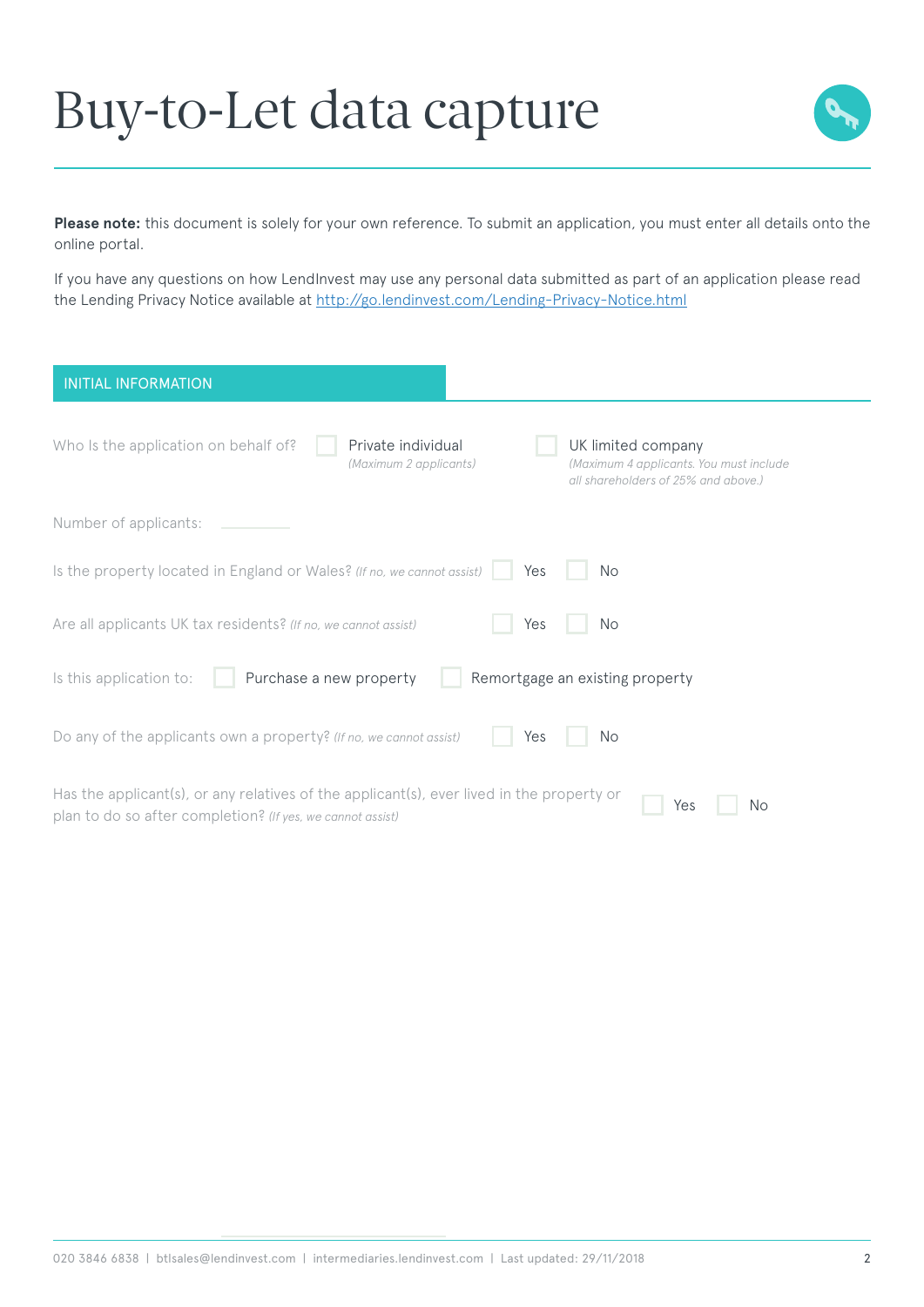

| <b>PERSONAL DETAILS</b>                                                                                                                                                                                                       |                                                                                        |
|-------------------------------------------------------------------------------------------------------------------------------------------------------------------------------------------------------------------------------|----------------------------------------------------------------------------------------|
| <b>APPLICANT1</b>                                                                                                                                                                                                             | APPLICANT 2 (if applicable)                                                            |
| Title: First name: Title: Title: Title: Title: Title: Title: Title: Title: Title: Title: Title: Title: Title: Title: Title: Title: Title: Title: Title: Title: Title: Title: Title: Title: Title: Title: Title: Title: Title: | Title: _____________ First name:                                                       |
| Last name: $-$                                                                                                                                                                                                                |                                                                                        |
| Date of birth (DD/MM/YYYY):<br>the control of the control of the control of the control of the control of                                                                                                                     | Date of birth (DD/MM/YYYY):                                                            |
|                                                                                                                                                                                                                               | Nationality:<br>the control of the control of the control of the control of            |
| Marital status:<br>the control of the control of the control of the control of the control of the control of                                                                                                                  | Marital status:                                                                        |
| What best describes your employment status?                                                                                                                                                                                   | What best describes your employment status?                                            |
| A shareholder with<br>A shareholder with<br>less than 25% shares<br>25% or more shares                                                                                                                                        | A shareholder with<br>A shareholder with<br>less than 25% shares<br>25% or more shares |
| An equity partner in<br>A non-equity partner<br>a partnership<br>in a partnership                                                                                                                                             | An equity partner in<br>A non-equity partner<br>in a partnership<br>a partnership      |
| An employee with<br>A sole trader<br>no shareholding                                                                                                                                                                          | An employee with<br>A sole trader<br>no shareholding                                   |
| Total annual income:                                                                                                                                                                                                          | Total annual income:                                                                   |
| Taxpayer status:                                                                                                                                                                                                              | Taxpayer status:                                                                       |
| Additional<br>Higher<br><b>Basic</b>                                                                                                                                                                                          | Additional<br>Basic<br>Higher                                                          |
| Position in applicant company (if applicable):                                                                                                                                                                                | Position in applicant company (if applicable):                                         |
| Director and<br>Shareholder only<br>shareholder                                                                                                                                                                               | Director and<br>Shareholder only<br>shareholder                                        |
| Not a shareholder                                                                                                                                                                                                             | Not a shareholder                                                                      |
| National Insurance number:                                                                                                                                                                                                    | National Insurance number:                                                             |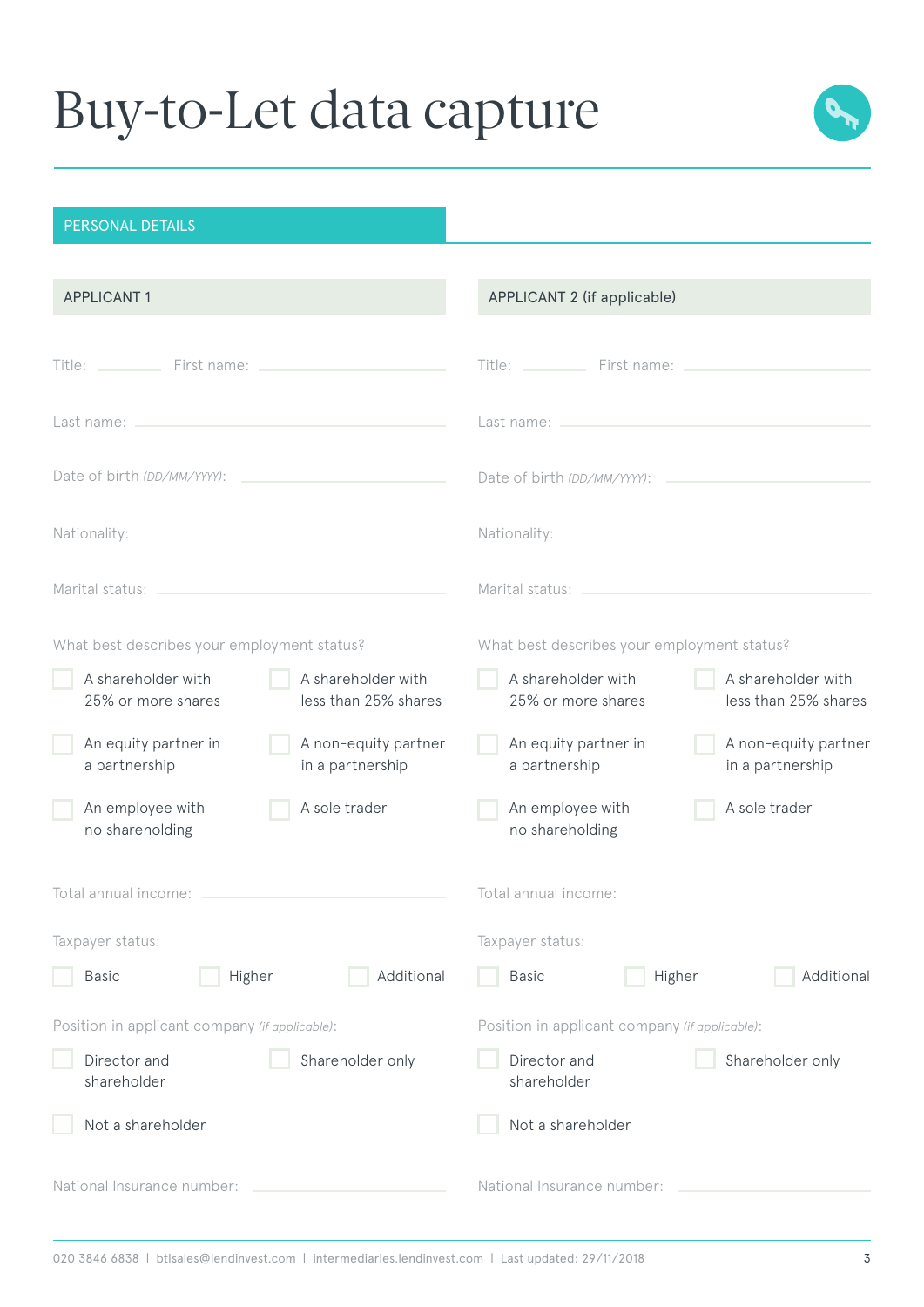

| APPLICANT 1 (cont.)                                                                                                                                                                                                            |                                            | APPLICANT 2 (cont.)                                                                                                                                                                                                            |                        |  |
|--------------------------------------------------------------------------------------------------------------------------------------------------------------------------------------------------------------------------------|--------------------------------------------|--------------------------------------------------------------------------------------------------------------------------------------------------------------------------------------------------------------------------------|------------------------|--|
| E-mail: E-mail: E-mail: E-mail: E-mail: E-mail: E-mail: E-mail: E-mail: E-mail: E-mail: E-mail: E-mail: E-mail: E-mail: E-mail: E-mail: E-mail: E-mail: E-mail: E-mail: E-mail: E-mail: E-mail: E-mail: E-mail: E-mail: E-mail |                                            |                                                                                                                                                                                                                                |                        |  |
|                                                                                                                                                                                                                                |                                            |                                                                                                                                                                                                                                |                        |  |
|                                                                                                                                                                                                                                |                                            |                                                                                                                                                                                                                                |                        |  |
| Address:                                                                                                                                                                                                                       | <u> 1989 - Johann John Stein, markin f</u> | Address:                                                                                                                                                                                                                       |                        |  |
|                                                                                                                                                                                                                                |                                            |                                                                                                                                                                                                                                |                        |  |
| Postcode: New York Postcode: New York Postcode: New York Postcode: New York Postcode: New York Postcode: New York Postcode: New York Postcode: New York Postcode: New York Postcode: New York Postcode: New York Postcode: New |                                            | Postcode: New York Postcode: New York Postcode: New York Postcode: New York Postcode: New York Postcode: New York Postcode: New York Postcode: New York Postcode: New York Postcode: New York Postcode: New York Postcode: New |                        |  |
| Residential status:                                                                                                                                                                                                            |                                            | Residential status:                                                                                                                                                                                                            |                        |  |
| Owner with no<br>mortgage                                                                                                                                                                                                      | Owner with<br>mortgage                     | Owner with no<br>mortgage                                                                                                                                                                                                      | Owner with<br>mortgage |  |
| Tenant                                                                                                                                                                                                                         | With family or friend                      | Tenant                                                                                                                                                                                                                         | With family or friend  |  |
| Date moved to address (DD/MM/YYYY): ______________________                                                                                                                                                                     |                                            | Date moved to address (DD/MM/YYYY):                                                                                                                                                                                            |                        |  |
| Previous addresses (if less than 3 years at current address):                                                                                                                                                                  |                                            | Previous addresses (if less than 3 years at current address):                                                                                                                                                                  |                        |  |
|                                                                                                                                                                                                                                |                                            |                                                                                                                                                                                                                                |                        |  |
| Who owned this property?                                                                                                                                                                                                       |                                            | Who owned this property?                                                                                                                                                                                                       |                        |  |
| Correspondence address (if not current address):                                                                                                                                                                               |                                            | Correspondence address (if not current address):                                                                                                                                                                               |                        |  |
|                                                                                                                                                                                                                                |                                            |                                                                                                                                                                                                                                |                        |  |
| Time resided in the UK (years):                                                                                                                                                                                                |                                            | Time resided in the UK (years):                                                                                                                                                                                                |                        |  |
| Do you have the right to<br>live in the UK?                                                                                                                                                                                    | No<br>Yes                                  | Do you have the right to<br>live in the UK?                                                                                                                                                                                    | No<br>Yes              |  |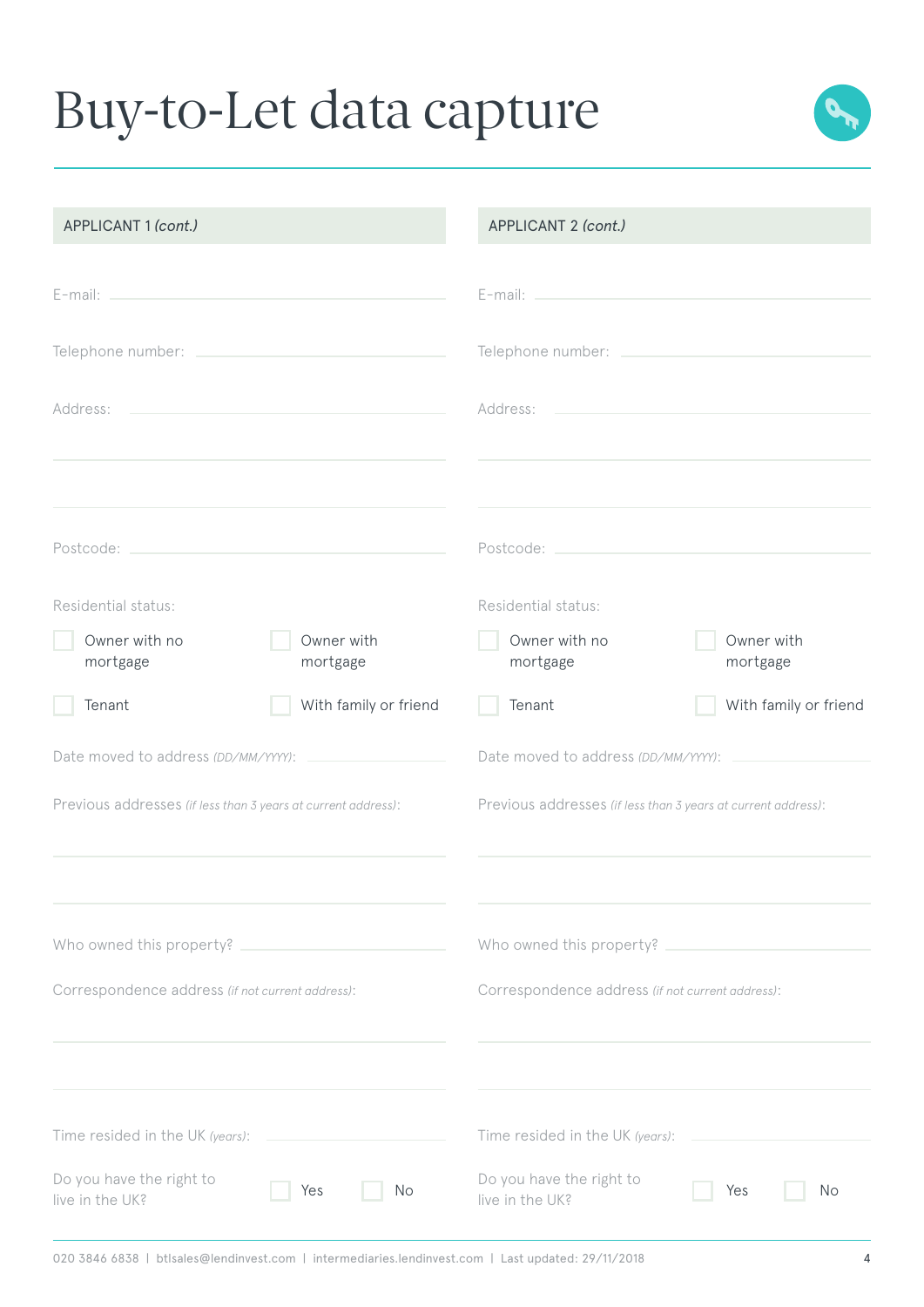

#### APPLICANT 3 (if applicable)

#### APPLICANT 4 (if applicable)

| First name:<br>Title: $\Box$                                                           | First name:                                                                            |
|----------------------------------------------------------------------------------------|----------------------------------------------------------------------------------------|
| Last name:                                                                             | Last name:                                                                             |
| Date of birth (DD/MM/YYYY):                                                            | Date of birth (DD/MM/YYYY):                                                            |
| Nationality:                                                                           | Nationality:                                                                           |
| Marital status:                                                                        | Marital status:                                                                        |
| What best describes your employment status?                                            | What best describes your employment status?                                            |
| A shareholder with<br>A shareholder with<br>less than 25% shares<br>25% or more shares | A shareholder with<br>A shareholder with<br>25% or more shares<br>less than 25% shares |
| A non-equity partner<br>An equity partner in<br>a partnership<br>in a partnership      | An equity partner in<br>A non-equity partner<br>a partnership<br>in a partnership      |
| An employee with<br>A sole trader<br>no shareholding                                   | An employee with<br>A sole trader<br>no shareholding                                   |
| Total annual income:                                                                   | Total annual income:                                                                   |
| Taxpayer status:                                                                       | Taxpayer status:                                                                       |
| Additional<br>Higher<br>Basic                                                          | Additional<br><b>Basic</b><br>Higher                                                   |
| Position in applicant company (if applicable):                                         | Position in applicant company (if applicable):                                         |
| Director and<br>Shareholder only<br>shareholder                                        | Director and<br>Shareholder only<br>shareholder                                        |
| Not a shareholder                                                                      | Not a shareholder                                                                      |
| National Insurance number:                                                             | National Insurance number:                                                             |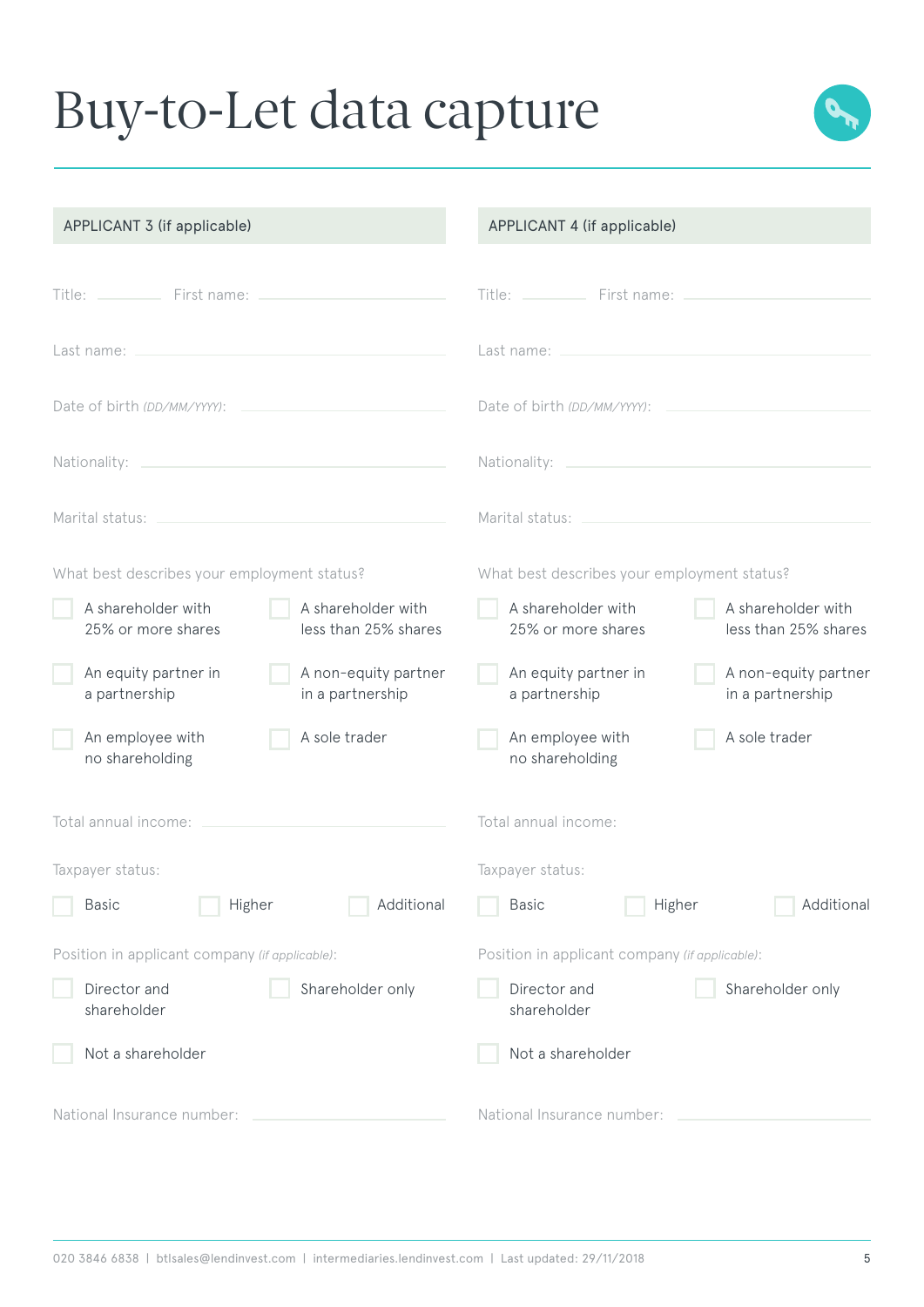

| APPLICANT 3 (cont.)                                                                                                                                                                                                            | APPLICANT 4 (cont.)                                                                                                                                                                                                            |  |  |
|--------------------------------------------------------------------------------------------------------------------------------------------------------------------------------------------------------------------------------|--------------------------------------------------------------------------------------------------------------------------------------------------------------------------------------------------------------------------------|--|--|
| E-mail: E-mail: E-mail: E-mail: E-mail: E-mail: E-mail: E-mail: E-mail: E-mail: E-mail: E-mail: E-mail: E-mail: E-mail: E-mail: E-mail: E-mail: E-mail: E-mail: E-mail: E-mail: E-mail: E-mail: E-mail: E-mail: E-mail: E-mail |                                                                                                                                                                                                                                |  |  |
|                                                                                                                                                                                                                                |                                                                                                                                                                                                                                |  |  |
|                                                                                                                                                                                                                                |                                                                                                                                                                                                                                |  |  |
| Address:<br><u> 1989 - Johann John Stein, markin f</u>                                                                                                                                                                         | Address:                                                                                                                                                                                                                       |  |  |
|                                                                                                                                                                                                                                |                                                                                                                                                                                                                                |  |  |
| Postcode: New York Postcode: New York Postcode: New York Postcode: New York Postcode: New York Postcode: New York Postcode: New York Postcode: New York Postcode: New York Postcode: New York Postcode: New York Postcode: New | Postcode: New York Postcode: New York Postcode: New York Postcode: New York Postcode: New York Postcode: New York Postcode: New York Postcode: New York Postcode: New York Postcode: New York Postcode: New York Postcode: New |  |  |
| Residential status:                                                                                                                                                                                                            | Residential status:                                                                                                                                                                                                            |  |  |
| Owner with no<br>Owner with<br>mortgage<br>mortgage                                                                                                                                                                            | Owner with no<br>Owner with<br>mortgage<br>mortgage                                                                                                                                                                            |  |  |
| With family or friend<br>Tenant                                                                                                                                                                                                | With family or friend<br>Tenant                                                                                                                                                                                                |  |  |
| Date moved to address (DD/MM/YYYY): ______________________                                                                                                                                                                     | Date moved to address (DD/MM/YYYY):                                                                                                                                                                                            |  |  |
| Previous addresses (if less than 3 years at current address):                                                                                                                                                                  | Previous addresses (if less than 3 years at current address):                                                                                                                                                                  |  |  |
|                                                                                                                                                                                                                                |                                                                                                                                                                                                                                |  |  |
| Who owned this property? ___________                                                                                                                                                                                           | Who owned this property?                                                                                                                                                                                                       |  |  |
| Correspondence address (if not current address):                                                                                                                                                                               | Correspondence address (if not current address):                                                                                                                                                                               |  |  |
|                                                                                                                                                                                                                                |                                                                                                                                                                                                                                |  |  |
| Time resided in the UK (years):                                                                                                                                                                                                | Time resided in the UK (years):                                                                                                                                                                                                |  |  |
| Do you have the right to<br>Yes<br>No<br>live in the UK?                                                                                                                                                                       | Do you have the right to<br>Yes<br>No<br>live in the UK?                                                                                                                                                                       |  |  |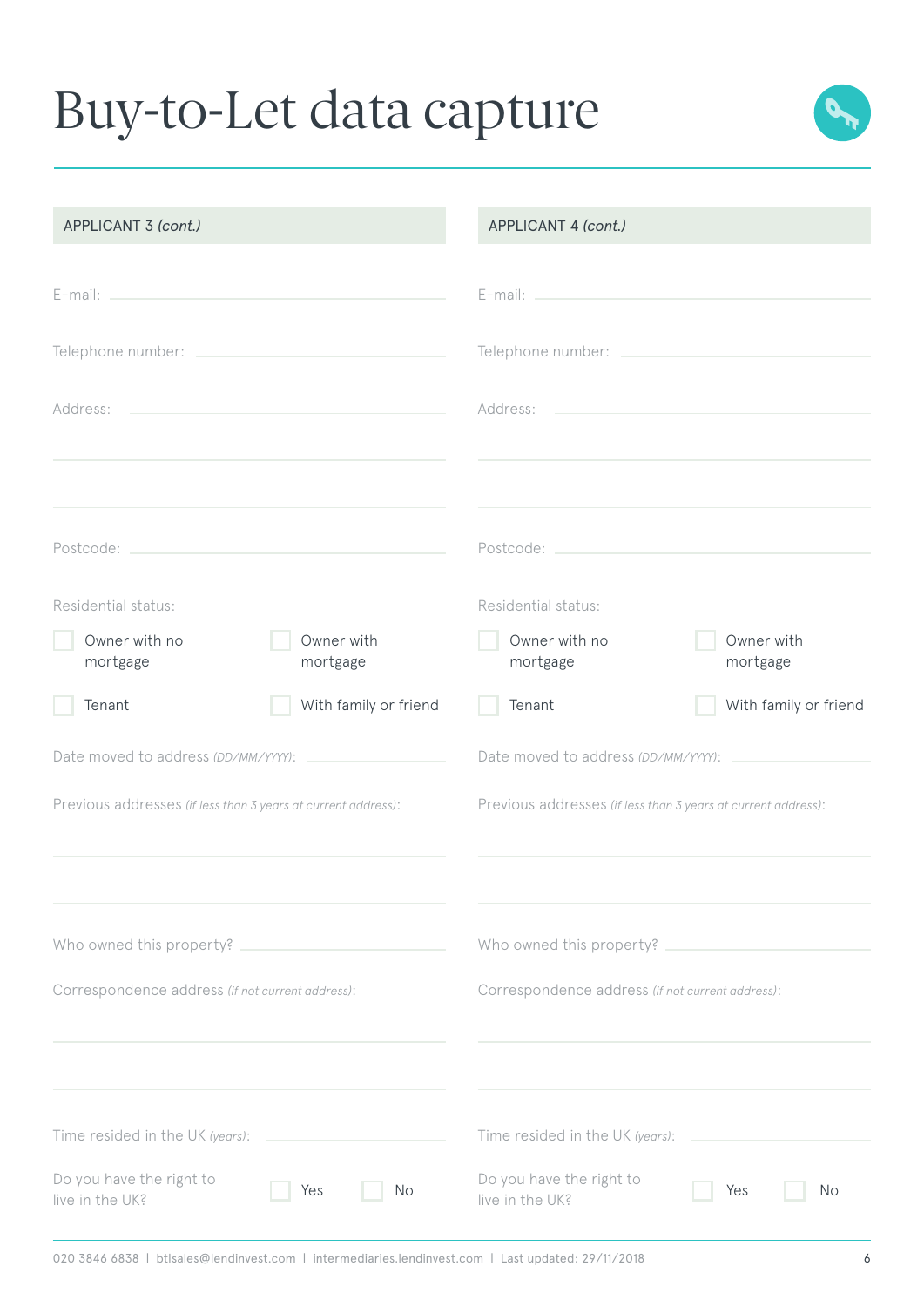

#### LIMITED COMPANY OR LLP DETAILS (if applicable)

| Company name: Name and Separate and Separate and Separate and Separate and Separate and Separate and Separate and Separate and Separate and Separate and Separate and Separate and Separate and Separate and Separate and Sepa |           |
|--------------------------------------------------------------------------------------------------------------------------------------------------------------------------------------------------------------------------------|-----------|
|                                                                                                                                                                                                                                |           |
|                                                                                                                                                                                                                                |           |
|                                                                                                                                                                                                                                |           |
| Shareholding of applicants:                                                                                                                                                                                                    |           |
| Applicant 1 (%): Applicant 2 (%): Applicant 3 (%): Applicant 3 (%): Applicant 4 (%):                                                                                                                                           |           |
|                                                                                                                                                                                                                                |           |
| <b>CURRENT PROPERTY PORTFOLIO</b>                                                                                                                                                                                              |           |
| Do you currently have any existing residential buy-to-let properties?                                                                                                                                                          | Yes<br>No |
| How many Buy-to-Let properties do you currently own?                                                                                                                                                                           |           |
|                                                                                                                                                                                                                                |           |
|                                                                                                                                                                                                                                |           |
|                                                                                                                                                                                                                                |           |

Approximate total monthly rental income: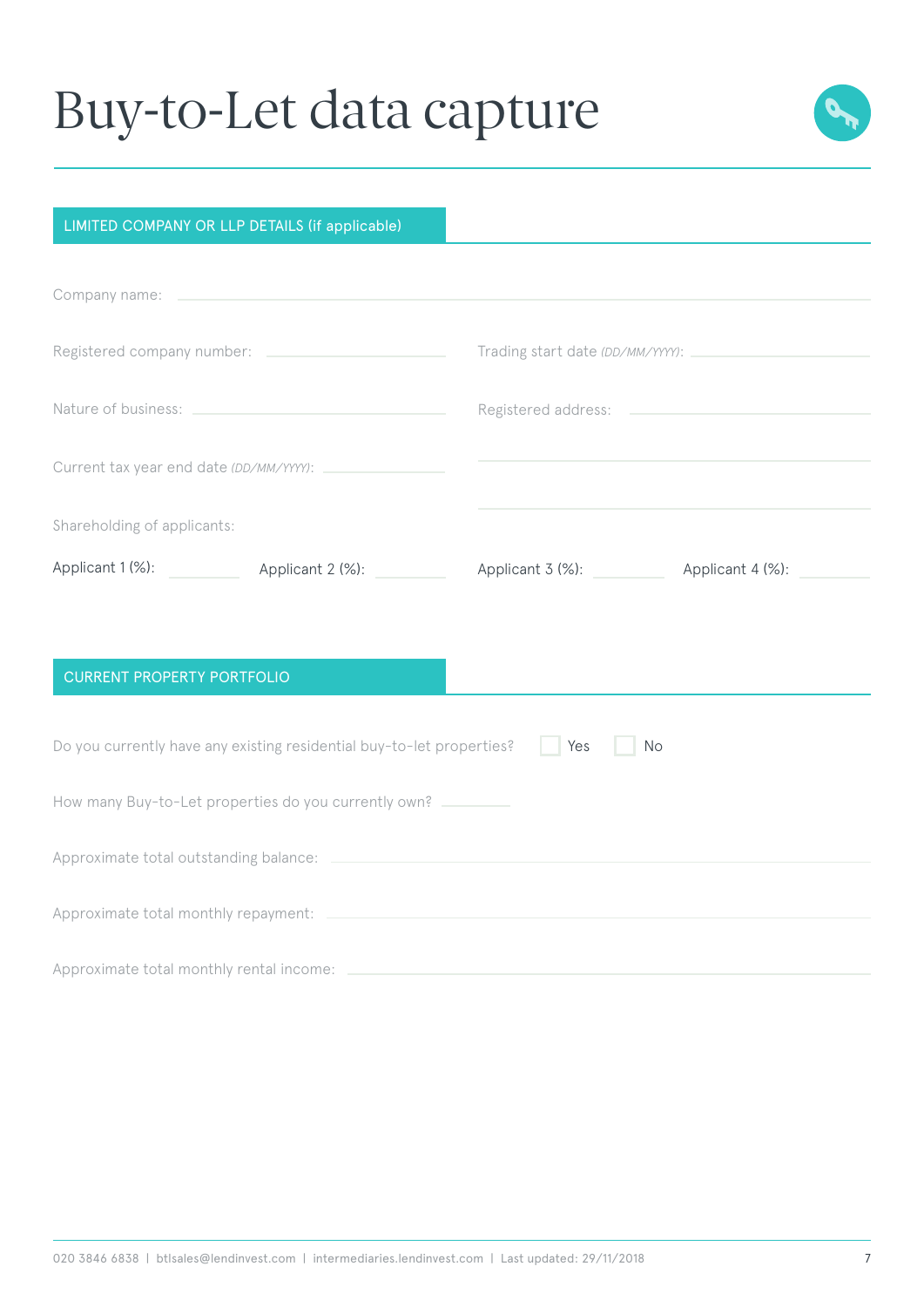

| <b>SECURITY PROPERTY DETAILS</b>                     |                                                                            |                                       |                                  |
|------------------------------------------------------|----------------------------------------------------------------------------|---------------------------------------|----------------------------------|
| Address:                                             |                                                                            |                                       |                                  |
|                                                      |                                                                            | Postcode:                             |                                  |
| Property type:                                       |                                                                            |                                       |                                  |
| <b>Basement flat</b>                                 | <b>Bungalow</b>                                                            | Converted flat                        | Detached house                   |
| End-of-terrace house                                 | Ex-local authority flat                                                    | Maisonette                            | Modular build flat               |
| Modular build house                                  | New build flat                                                             | New build house                       | New flat conversion              |
| Purpose-built flat                                   | Semi-detached house                                                        | Studio flat                           | Terraced house                   |
| Flat above commercial<br>property                    | HMO flat                                                                   | HMO house                             | HMO multi-unit<br>freehold block |
| Multi-unit freehold<br>block (MUFB)                  | Other                                                                      |                                       |                                  |
| If HMO or MUFB:                                      |                                                                            |                                       |                                  |
| How many units?                                      |                                                                            | Does it include a commercial element? | <b>No</b><br>Yes                 |
| What is the property tenure?                         | Freehold<br>Leasehold                                                      |                                       |                                  |
| If leasehold:                                        |                                                                            |                                       |                                  |
|                                                      |                                                                            |                                       | Ground rent $(E \text{ pal}:$    |
|                                                      | Purchase price (purchase) or estimated value (remortgage): _______________ |                                       |                                  |
|                                                      |                                                                            |                                       |                                  |
| Is the property predominantly flat roof? $\ \cdot\ $ | Yes<br>No                                                                  |                                       |                                  |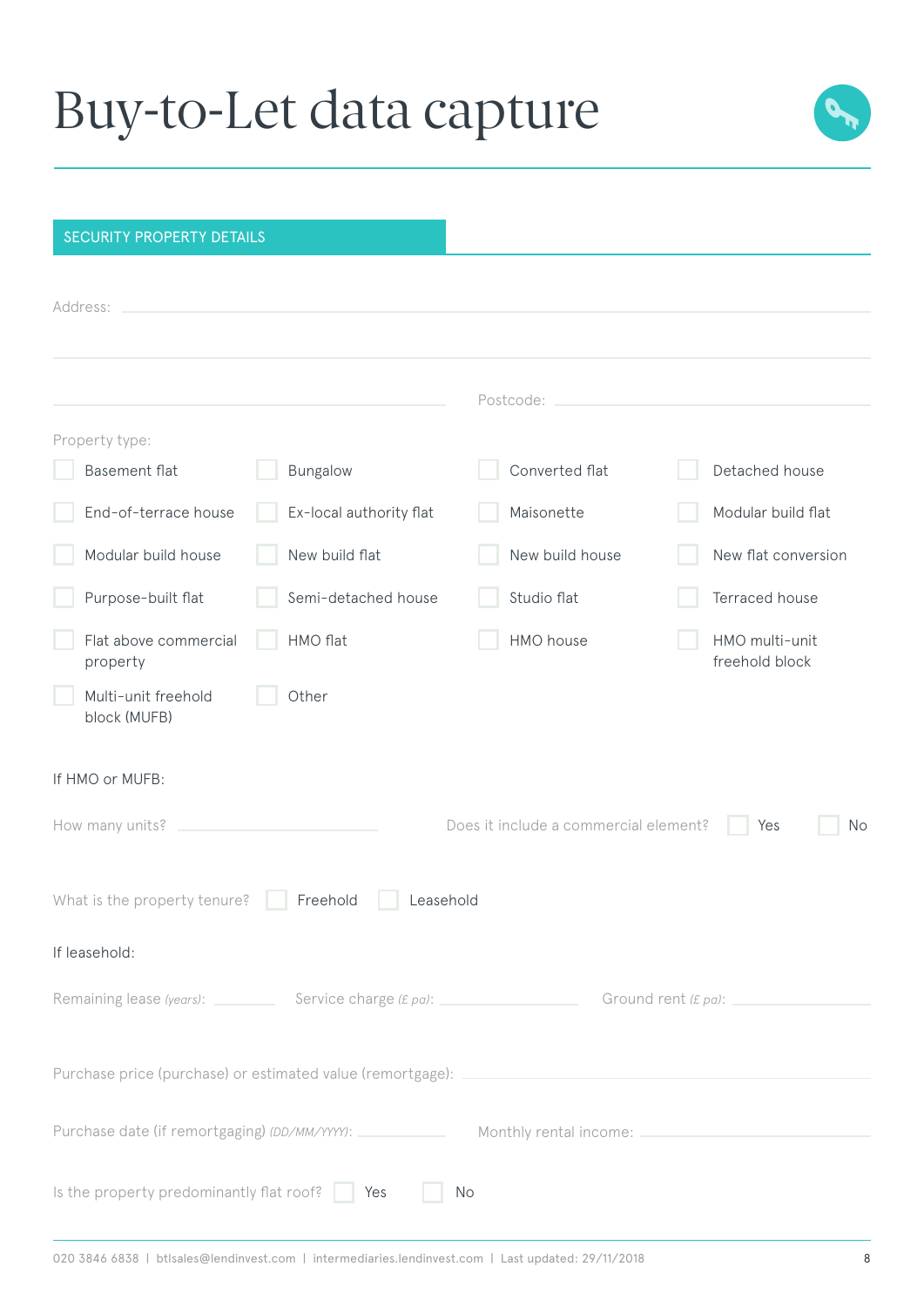

| Number of:                                                       |                                                                                                                    |                                                                       |                     |
|------------------------------------------------------------------|--------------------------------------------------------------------------------------------------------------------|-----------------------------------------------------------------------|---------------------|
| Floors:                                                          | Bedrooms: _                                                                                                        | Kitchens:                                                             | Living rooms:       |
| Bathrooms:                                                       | Tenants:                                                                                                           |                                                                       |                     |
| Square metres:                                                   |                                                                                                                    |                                                                       |                     |
| Brick and tile construction?                                     | Yes<br>No                                                                                                          | If no, please give details:                                           |                     |
| Approximate year built:                                          | <u> 1989 - Johann Barbara, martxa al</u>                                                                           | Is there a garage?<br>Yes                                             | No                  |
| Tenant type (tick all that apply):                               |                                                                                                                    |                                                                       |                     |
| DSS tenants                                                      | Family                                                                                                             | Holiday let                                                           | Housing association |
| Professional                                                     | Student                                                                                                            |                                                                       |                     |
| Lease type:                                                      |                                                                                                                    |                                                                       |                     |
| Assured shorthold tenancy (AST)                                  |                                                                                                                    | Corporate let                                                         |                     |
| Sector experience:                                               |                                                                                                                    |                                                                       |                     |
| First time landlord,<br>but own existing<br>residential property | Managing a property<br>portfolio over a period<br>of at least 1 year                                               | Managing a property<br>portfolio over a period<br>of at least 2 years | None                |
|                                                                  | Will you be in receipt of any discount, price reduction,<br>case payment or incentive in respect of this property? | Yes<br>No                                                             |                     |
| If so, please give details:                                      |                                                                                                                    |                                                                       |                     |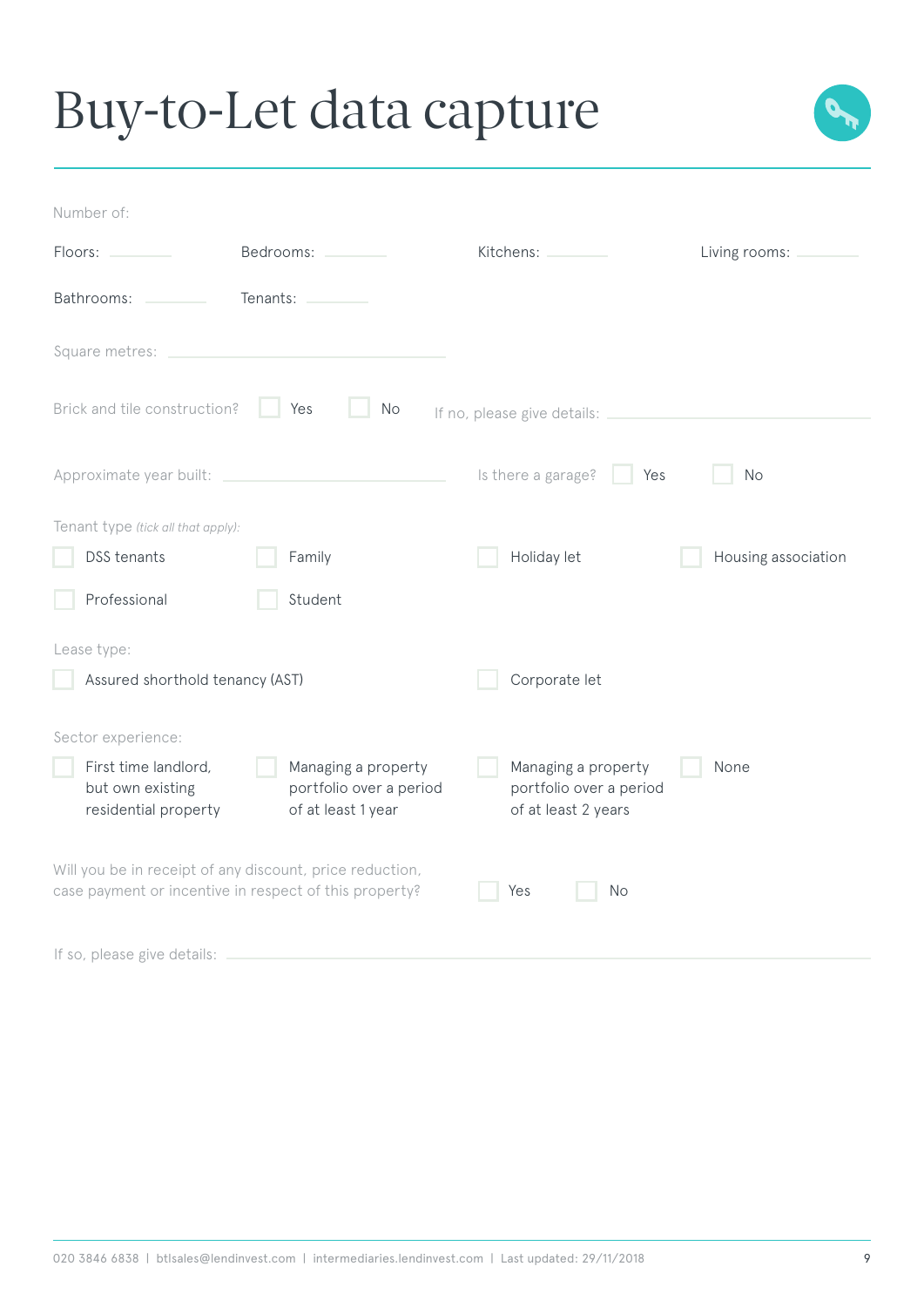

| PROPERTY PURCHASE DETAILS (if applicable)                                             |                                                                                                                                        |    |                                                        |             |    |
|---------------------------------------------------------------------------------------|----------------------------------------------------------------------------------------------------------------------------------------|----|--------------------------------------------------------|-------------|----|
| If purchasing, where will the deposit come from?                                      |                                                                                                                                        |    |                                                        |             |    |
| Equity release                                                                        | Gift                                                                                                                                   |    | Property sale                                          | Savings     |    |
| Other                                                                                 | If other, please provide details:                                                                                                      |    |                                                        |             |    |
| Please provide details on who to contact<br>to arrange the valuation of the property: |                                                                                                                                        |    | Telephone number:                                      |             |    |
| Is this a distressed sale?                                                            | Yes                                                                                                                                    | No | Is the property being purchased<br>below market value? | Yes         | No |
| Is the property being purchased<br>as a sale and rent back?                           | Yes                                                                                                                                    | No | Is the property ready to let out?                      | Yes         | No |
| Is this purchase part of a<br>government initiative?                                  | Yes                                                                                                                                    | No | Vendor's name:                                         |             |    |
| How was the sale made?                                                                |                                                                                                                                        |    |                                                        |             |    |
| Direct face-to-face                                                                   | Direct internet                                                                                                                        |    | Direct other                                           | Direct post |    |
| Direct telephone                                                                      | Intermediary                                                                                                                           |    |                                                        |             |    |
| <b>CREDIT PROFILE</b>                                                                 |                                                                                                                                        |    |                                                        |             |    |
| Credit defaults                                                                       |                                                                                                                                        |    |                                                        |             |    |
| None in 4 years                                                                       | None in the past year<br>and up to 2 in the past<br>2 years                                                                            |    | If neither applies, please provide details:            |             |    |
| County Court judgment (CCJ)                                                           |                                                                                                                                        |    |                                                        |             |    |
| None in 5 years                                                                       | None in the past year<br>and up to 1 in the past 2<br>years (with a max value<br>of £5,000 and satisfied at<br>the time of completion) |    | If neither applies, please provide details:            |             |    |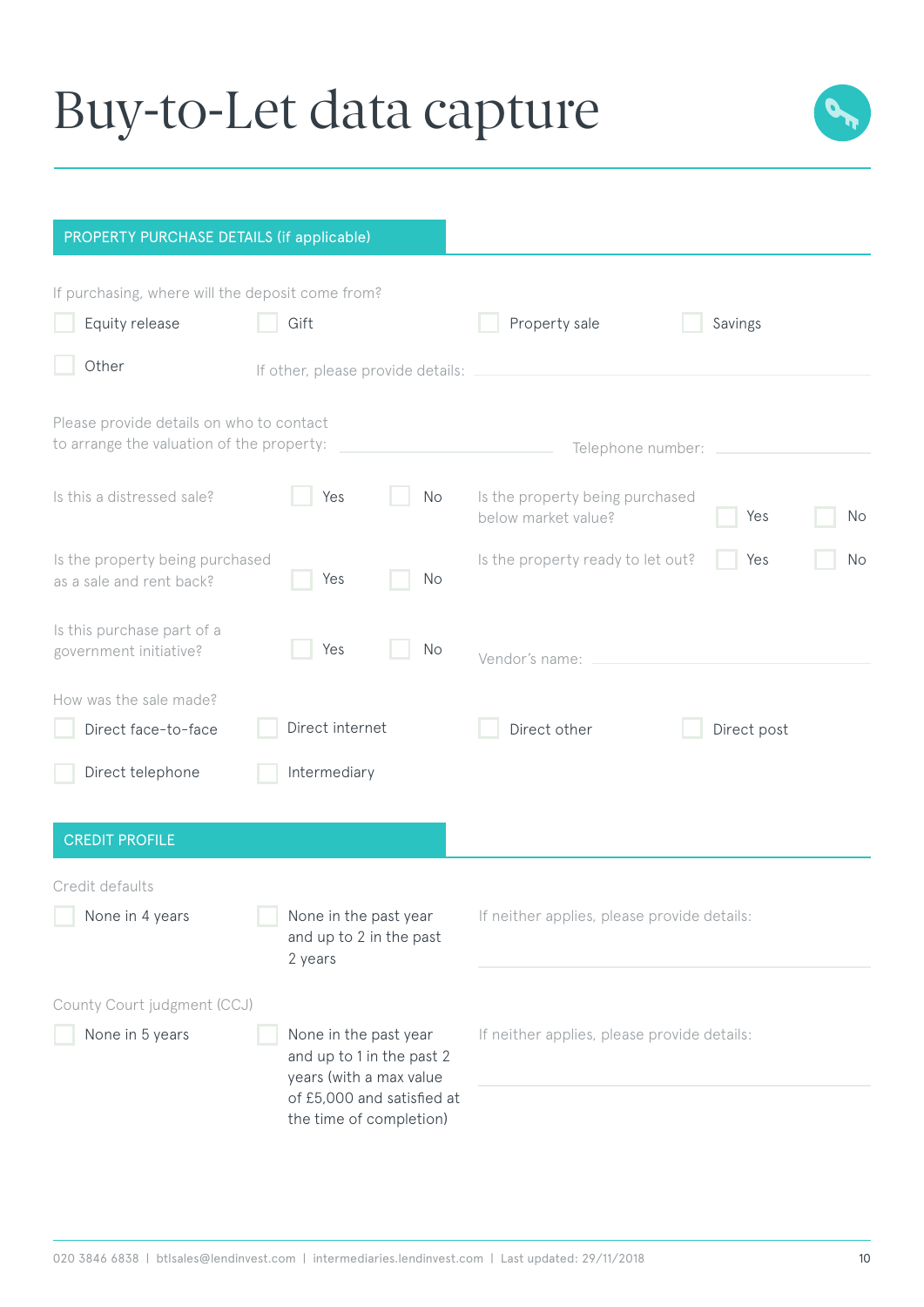

| Missed mortgage/secured payments                                                                                                                                                                     |                                                 |
|------------------------------------------------------------------------------------------------------------------------------------------------------------------------------------------------------|-------------------------------------------------|
| Not greater than 2 in<br>More than 2 in the past<br>past 3 years<br>3 years                                                                                                                          | If neither applies, please provide details:     |
| Unsecured arrears                                                                                                                                                                                    |                                                 |
| Not greater than 2 in<br>More than 2 in the past<br>3 years<br>past 3 years                                                                                                                          | If neither applies, please provide details:     |
| Bankruptcy or IVA in the last 6 years?<br>Yes                                                                                                                                                        | No                                              |
| <b>MORTGAGE REQUIREMENTS</b>                                                                                                                                                                         |                                                 |
| Existing mortgage details (remortgage)                                                                                                                                                               |                                                 |
| Existing mortgage lender:                                                                                                                                                                            | Outstanding balance:                            |
| Purpose of remortgage:<br>Debt consolidation<br><b>BTL</b> purchase                                                                                                                                  | Other                                           |
| If other, please provide details:                                                                                                                                                                    |                                                 |
| Loan requirements                                                                                                                                                                                    |                                                 |
| Loan amount: _                                                                                                                                                                                       | Number of years to repay the loan (7-30 years): |
| How do you want to pay the product fee?                                                                                                                                                              | Pay fee up front<br>Deduct fee from the loan    |
| Product type:<br>2 year fixed                                                                                                                                                                        | 5 year fixed                                    |
| Interest rate (%):<br>$\mathcal{L}(\mathcal{L}(\mathcal{L}))$ and $\mathcal{L}(\mathcal{L}(\mathcal{L}))$ and $\mathcal{L}(\mathcal{L}(\mathcal{L}))$ . Then $\mathcal{L}(\mathcal{L}(\mathcal{L}))$ |                                                 |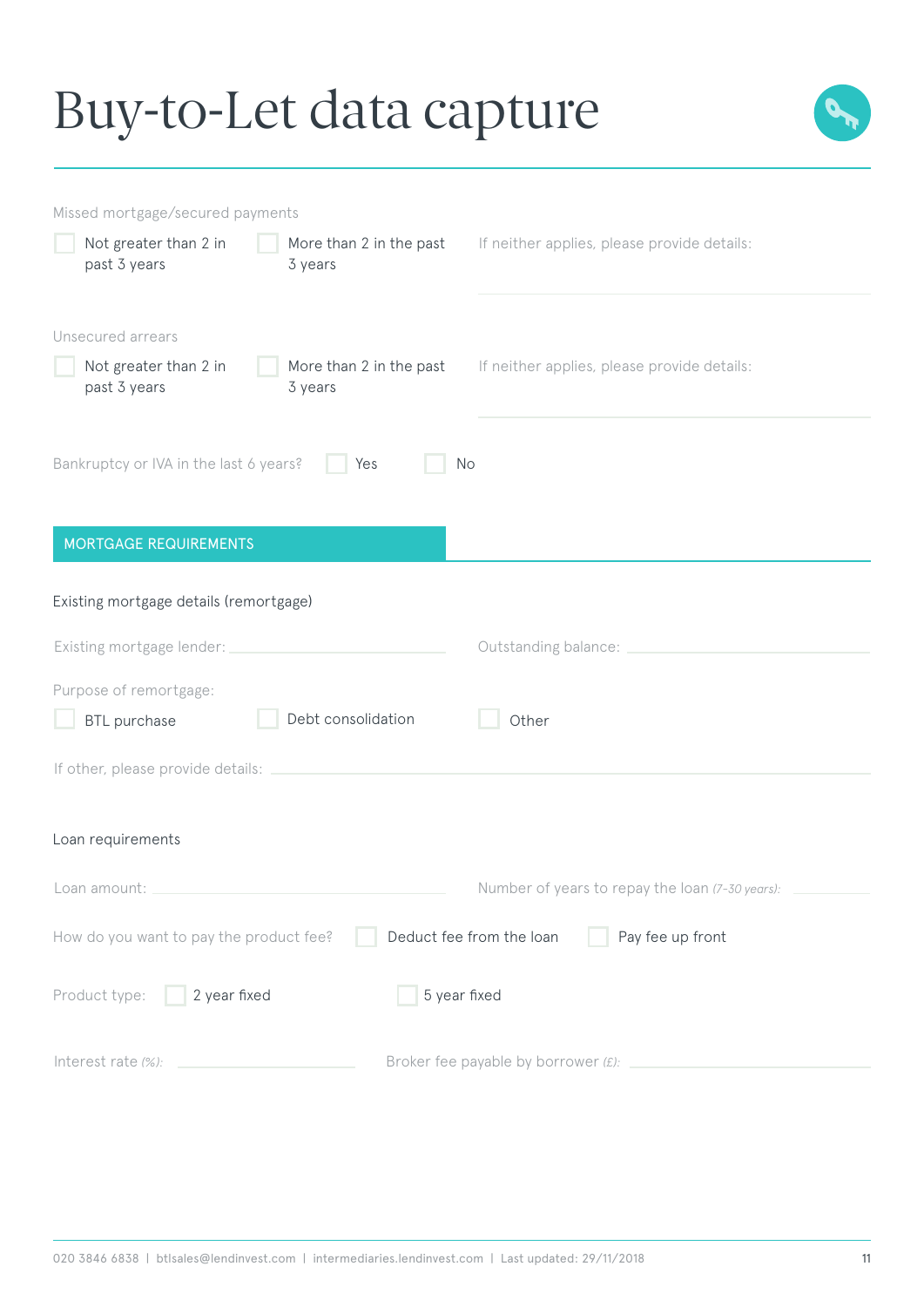

#### EMPLOYED INCOME

| <b>APPLICANT1</b>                                                                                                                                                                                                              | APPLICANT 2 (if applicable)                                                                          |
|--------------------------------------------------------------------------------------------------------------------------------------------------------------------------------------------------------------------------------|------------------------------------------------------------------------------------------------------|
| Job title/occupation:<br>and the control of the control of the control of the control of the control of                                                                                                                        | Job title/occupation:                                                                                |
| Company name: Name and Company name and Company name and Company name and Company name and Company of the Company of the Company of the Company of the Company of the Company of the Company of the Company of the Company of  |                                                                                                      |
| Nature of business:                                                                                                                                                                                                            | Nature of business: _                                                                                |
| Address: National Address:                                                                                                                                                                                                     |                                                                                                      |
| Postcode:                                                                                                                                                                                                                      | Postcode:                                                                                            |
| Date started (DD/MM/YYYY):                                                                                                                                                                                                     | Date started (DD/MM/YYYY):                                                                           |
| Employment status:                                                                                                                                                                                                             | Employment status:                                                                                   |
| Employed<br>Fixed term<br>Homemaker<br>contract                                                                                                                                                                                | Employed<br>Fixed term<br>Homemaker<br>contract                                                      |
| Retired<br>Self-employed<br>Temporary<br>contract                                                                                                                                                                              | Retired<br>Self-employed<br>Temporary<br>contract                                                    |
| Unemployed<br>Other                                                                                                                                                                                                            | Unemployed<br>Other                                                                                  |
| Previous employment (if less than 3 years at current job):                                                                                                                                                                     | Previous employment (if less than 3 years at current job):                                           |
| Job title/occupation:                                                                                                                                                                                                          | Job title/occupation:                                                                                |
|                                                                                                                                                                                                                                |                                                                                                      |
|                                                                                                                                                                                                                                |                                                                                                      |
| Address: Note and the Committee of the Committee of the Committee of the Committee of the Committee of the Committee of the Committee of the Committee of the Committee of the Committee of the Committee of the Committee of  | Address: National Address: National Address: National Address: National Address: National Address: N |
| Postcode: New York Postcode: New York Postcode: New York Postcode: New York Postcode: New York Postcode: New York Postcode: New York Postcode: New York Postcode: New York Postcode: New York Postcode: New York Postcode: New |                                                                                                      |
| Date left<br>Date started                                                                                                                                                                                                      | Date started<br>Date left                                                                            |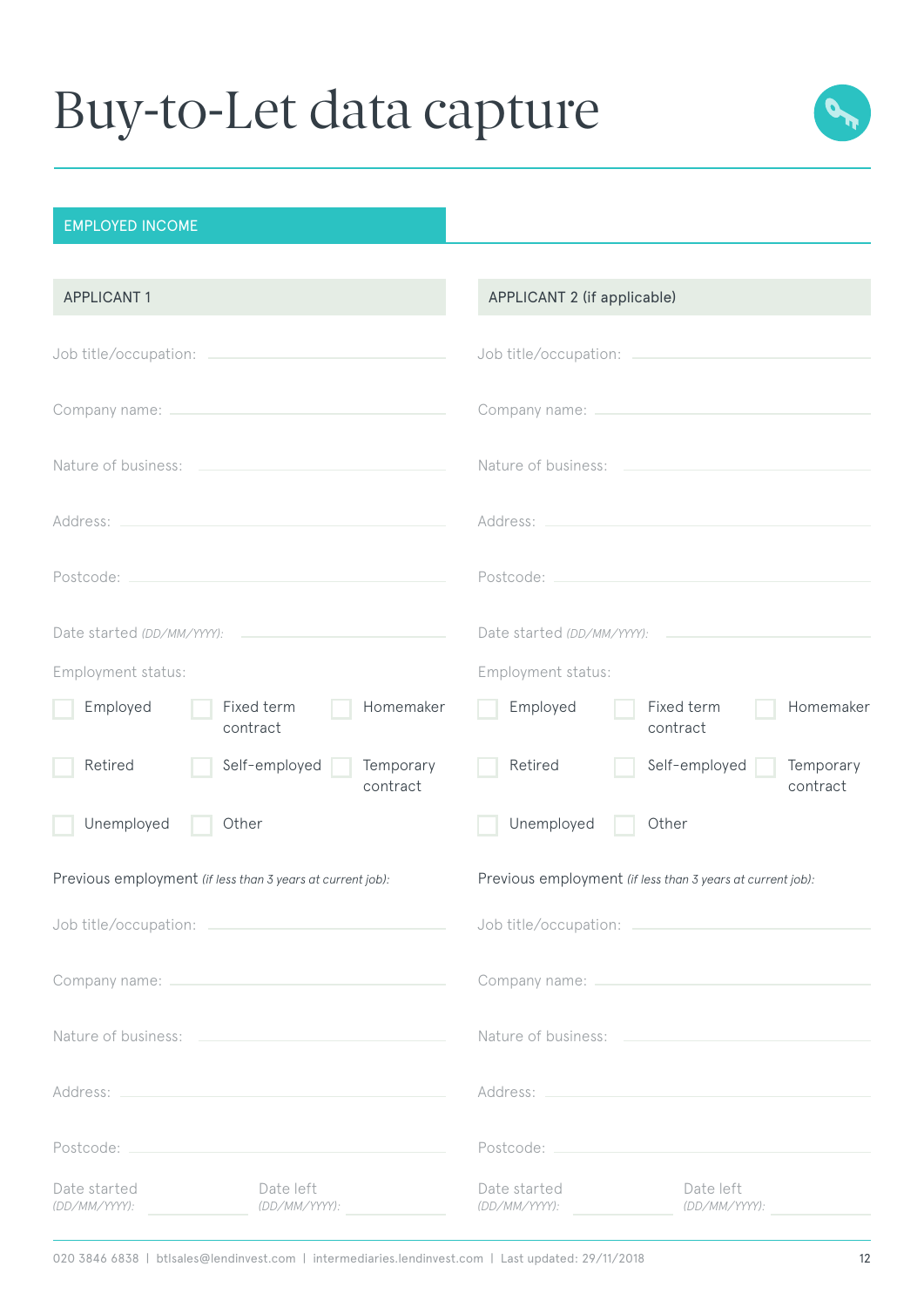

#### EMPLOYED INCOME *(cont.)*

| APPLICANT 3 (if applicable)                                                                                                                                                                                                    | APPLICANT 4 (if applicable)                                                                                                                                                                                                   |
|--------------------------------------------------------------------------------------------------------------------------------------------------------------------------------------------------------------------------------|-------------------------------------------------------------------------------------------------------------------------------------------------------------------------------------------------------------------------------|
|                                                                                                                                                                                                                                |                                                                                                                                                                                                                               |
| Company name: Name and Company name and Company name and Company name and Company name and Company of the Company of the Company of the Company of the Company of the Company of the Company of the Company of the Company of  |                                                                                                                                                                                                                               |
| Nature of business: Nature of business:                                                                                                                                                                                        | Nature of business: ____________                                                                                                                                                                                              |
|                                                                                                                                                                                                                                |                                                                                                                                                                                                                               |
| Postcode: New York Postcode: New York Postcode: New York Postcode: New York Postcode: New York Postcode: New York Postcode: New York Postcode: New York Postcode: New York Postcode: New York Postcode: New York Postcode: New |                                                                                                                                                                                                                               |
|                                                                                                                                                                                                                                | Date started (DD/MM/YYYY):                                                                                                                                                                                                    |
| Employment status:                                                                                                                                                                                                             | Employment status:                                                                                                                                                                                                            |
| Employed<br>Fixed term<br>Homemaker<br>contract                                                                                                                                                                                | Fixed term<br>Employed<br>Homemaker<br>contract                                                                                                                                                                               |
| Self-employed<br>Temporary<br>Retired<br>contract                                                                                                                                                                              | Retired<br>Self-employed<br>Temporary<br>contract                                                                                                                                                                             |
| Unemployed<br>Other                                                                                                                                                                                                            | Unemployed<br>Other                                                                                                                                                                                                           |
| Previous employment (if less than 3 years at current job):                                                                                                                                                                     | Previous employment (if less than 3 years at current job):                                                                                                                                                                    |
|                                                                                                                                                                                                                                | Job title/occupation:<br>the control of the control of the control of the control of                                                                                                                                          |
| Company name: New York Company name: New York Company name: New York Company New York Company of the University of the University of the University of the University of the University of the University of the University of |                                                                                                                                                                                                                               |
|                                                                                                                                                                                                                                | Nature of business: Nature of business:                                                                                                                                                                                       |
| Address: North Management and Communications of the Communications of the Communications of the Communications of the Communications of the Communications of the Communications of the Communications of the Communications o | Address: No. 1998. Address: No. 1999. Address: No. 1999. Address: No. 1999. Address: No. 1999. Address: No. 1999. Address: No. 1999. Address: No. 1999. Address: No. 1999. Address: No. 1999. Address: No. 1999. Address: No. |
| Postcode: _<br>the control of the control of the control of                                                                                                                                                                    |                                                                                                                                                                                                                               |
| Date left<br>Date started<br>(DD/MM/YYYY):<br>(DD/MM/YYYY):                                                                                                                                                                    | Date started<br>Date left<br>(DD/MM/YYYY):<br>(DD/MM/YYYY):                                                                                                                                                                   |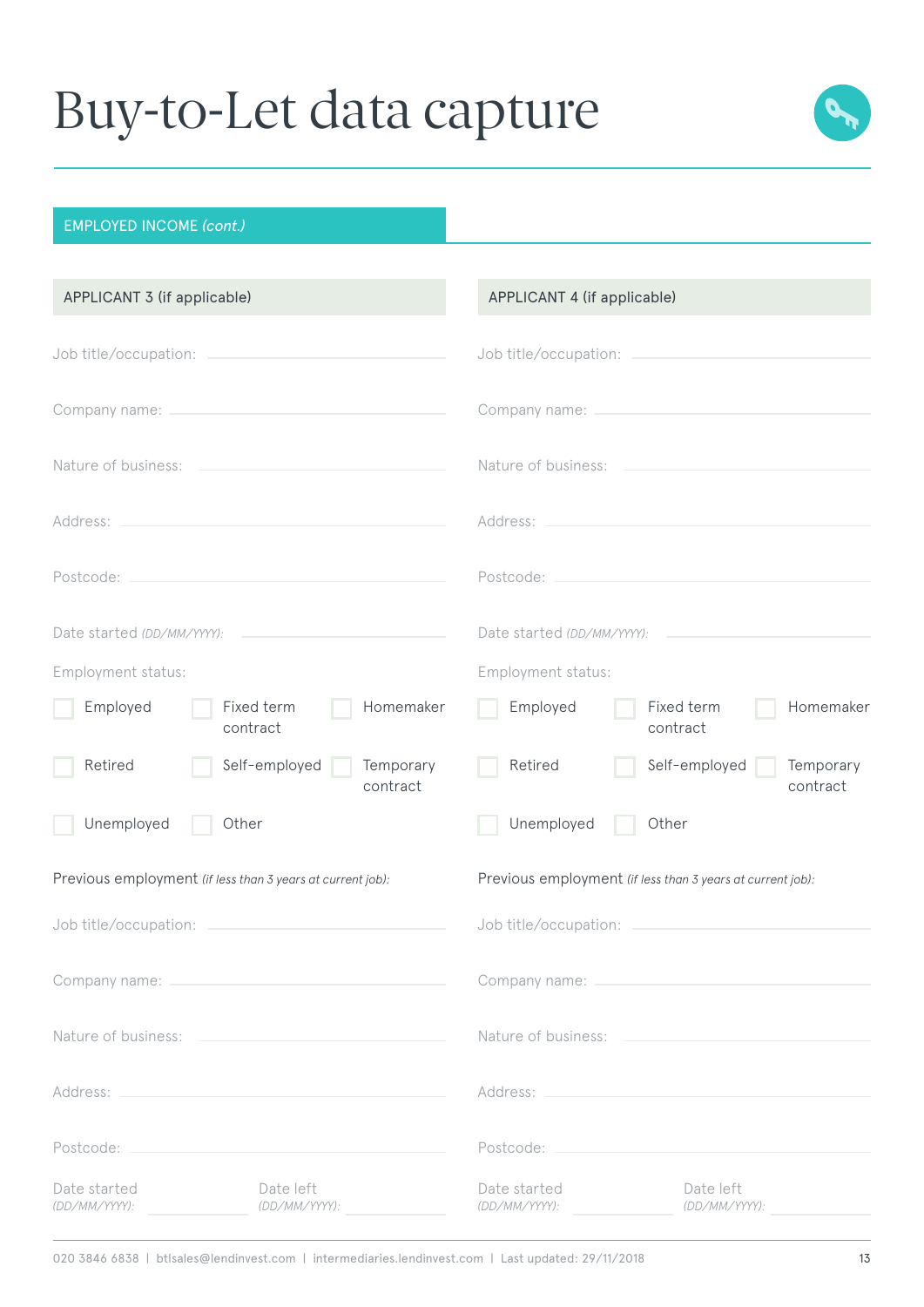

| <b>SELF-EMPLOYED INCOME</b>                                                                                                                                                                                                    |                                                                                           |                                               |
|--------------------------------------------------------------------------------------------------------------------------------------------------------------------------------------------------------------------------------|-------------------------------------------------------------------------------------------|-----------------------------------------------|
|                                                                                                                                                                                                                                |                                                                                           |                                               |
| Name of business: Name of business:                                                                                                                                                                                            |                                                                                           |                                               |
| Nature of business: Nature of business:                                                                                                                                                                                        |                                                                                           |                                               |
| Employment status:                                                                                                                                                                                                             |                                                                                           |                                               |
| Sole trader                                                                                                                                                                                                                    | Partnership<br>Other                                                                      |                                               |
| Date established<br>(DD/MM/YYYY):                                                                                                                                                                                              |                                                                                           | Date self-employment<br>started (DD/MM/YYYY): |
|                                                                                                                                                                                                                                |                                                                                           |                                               |
| Address:                                                                                                                                                                                                                       | the control of the control of the control of the control of the control of the control of | Trading address ((if different):              |
|                                                                                                                                                                                                                                |                                                                                           |                                               |
| Postcode: New York Postcode: New York Postcode: New York Postcode: New York Postcode: New York Postcode: New York Postcode: New York Postcode: New York Postcode: New York Postcode: New York Postcode: New York Postcode: New |                                                                                           | Postcode: New York Postcode:                  |
| Current income                                                                                                                                                                                                                 |                                                                                           | Previous income<br>Previous income            |

|                | <b>UUITUITE IITUUITE</b> | TI UVIUUJ IIIUUIIIU | TI LONDUS IIIU UITIU |
|----------------|--------------------------|---------------------|----------------------|
| Year end       |                          |                     |                      |
| Income derived |                          |                     |                      |
| Net profit     |                          |                     |                      |
| Net assets     |                          |                     |                      |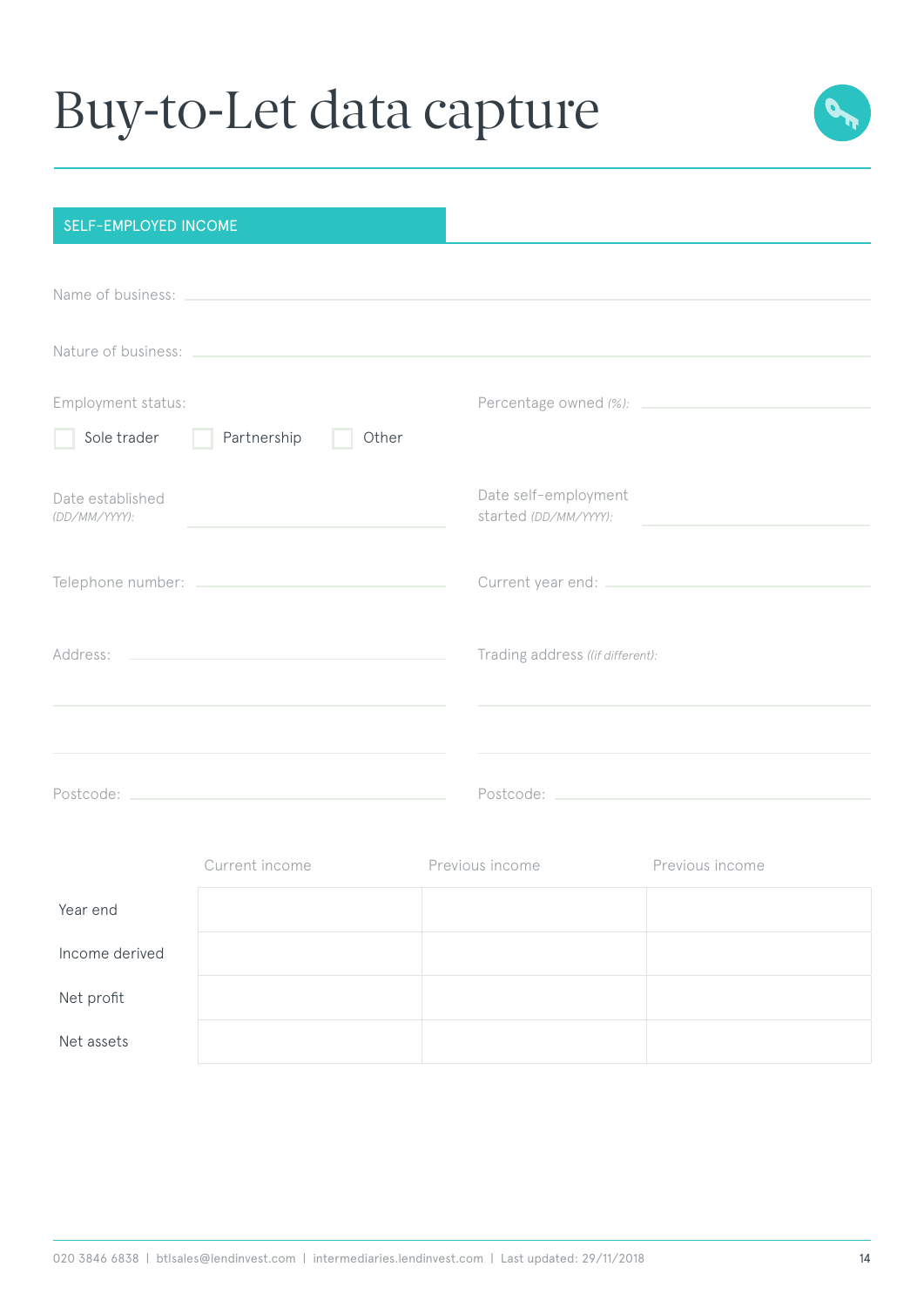

#### Accountant's details (if applicable)

| Is the accountant?     |       |                                                     |
|------------------------|-------|-----------------------------------------------------|
|                        |       | Telephone: <u>_________________________________</u> |
| Chartered<br>Certified | Other |                                                     |
|                        |       | Postcode: ____________                              |

#### PROPERTY INCOME

|                              | Latest tax year | Previous tax year | Previous tax year |
|------------------------------|-----------------|-------------------|-------------------|
| Tax year ending              |                 |                   |                   |
| Annual revenue               |                 |                   |                   |
| Yearly net profit before tax |                 |                   |                   |

#### OTHER INCOME

Pension income *(if applicable)*:

If you receive any other sort of income (eg savings, investments), please provide details:

| Details:                           |  | Amount: . | Frequency: $\_$ |
|------------------------------------|--|-----------|-----------------|
| Guaranteed? <b>Preset State</b> No |  |           |                 |